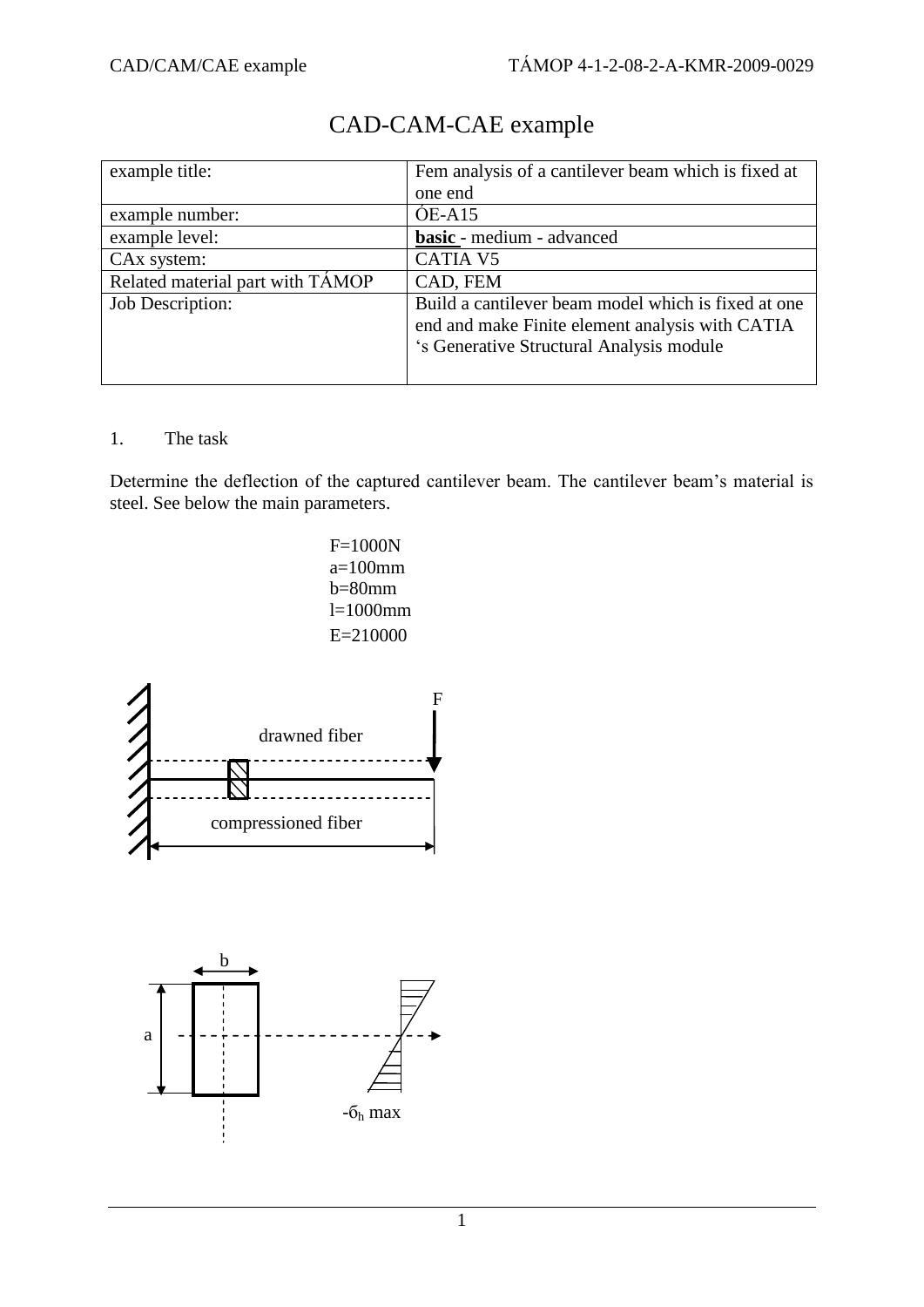#### 2. The solution steps

#### 2.1. Build the model

First we build the model of cantilever beam. Draw a sketch with this dimension, and use the pad command and enter 1000 mm in the Length field.



This picture show the sketch.

2.2. Material Properties

In the case no material has been previously assigned to the part, before entering the Generative Structural Analysis workbench, you should proceed as follows:

Select the part in the specification tree. Click Apply Material  $\Box$  icon. The Material library appears. Select a **Metal** material family, then select the desired material from the displayed list, select the **Steel** then click OK. The material is applied.

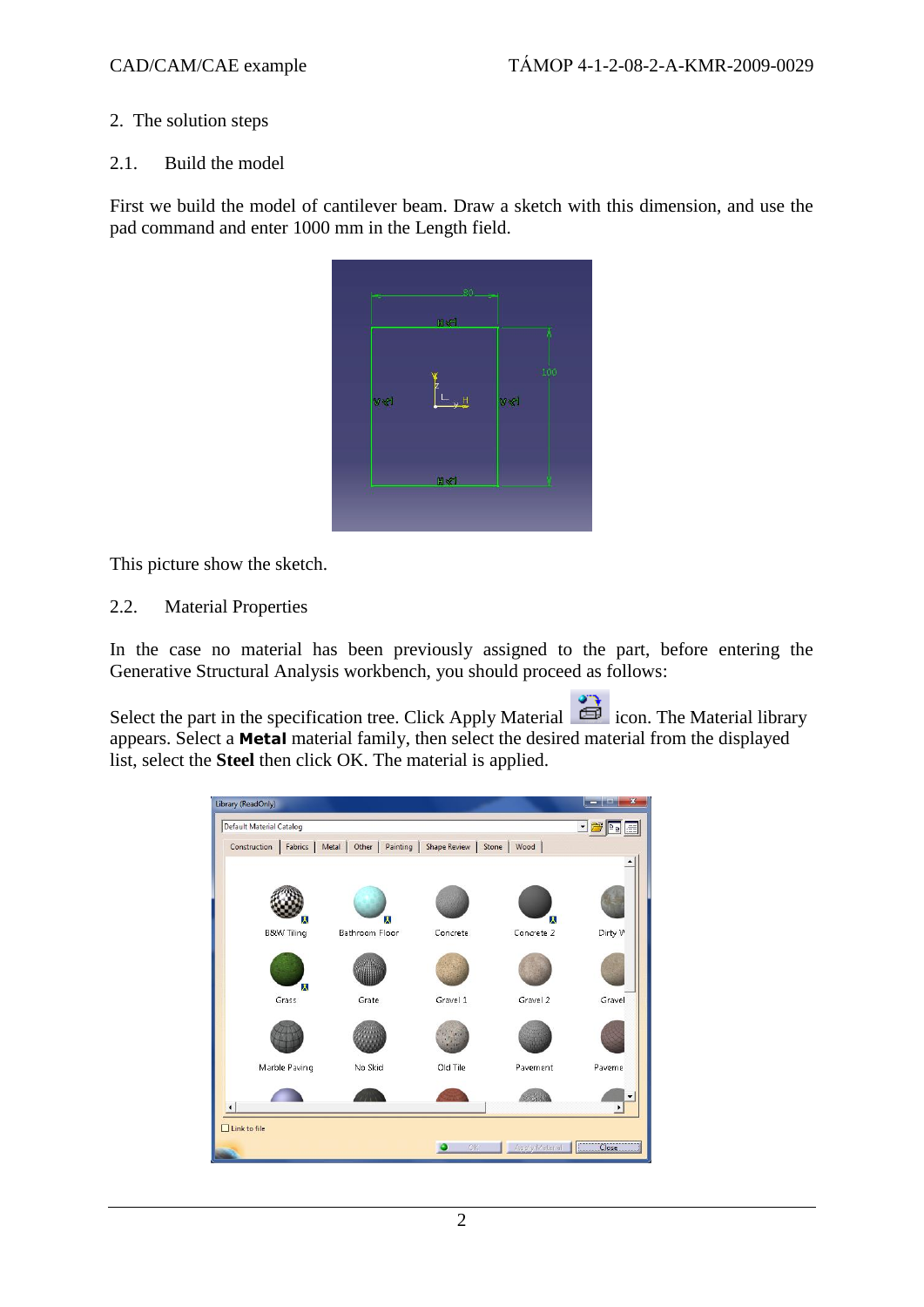You can visualize the material properties and its analysis characteristics by selecting the material in the specification tree and using Edit > Properties > Analysis. If you have special material enter the properties here.

- 3. Finite Element Analysis
- 3.1. Enter Generative Structural Analysis Workbench.



# Select **Start > Analysis & Simulation > Generative Structural Analysis.**<br>Start LENOVIA V5 VPM Eile Edit View Insert Lools Window Help

The New Analysis Case dialog box appears with Static Analysis as default option. Static Analysis means that you require a linear static computation by referencing restraints and loads. In this particular case, also keep Static Analysis type selected. Click OK. The CATAnalysis document now opens. It is named Analysis1. You will now perform different operations in this document.

A link exist is between the CATPart and the CATAnalysis document.

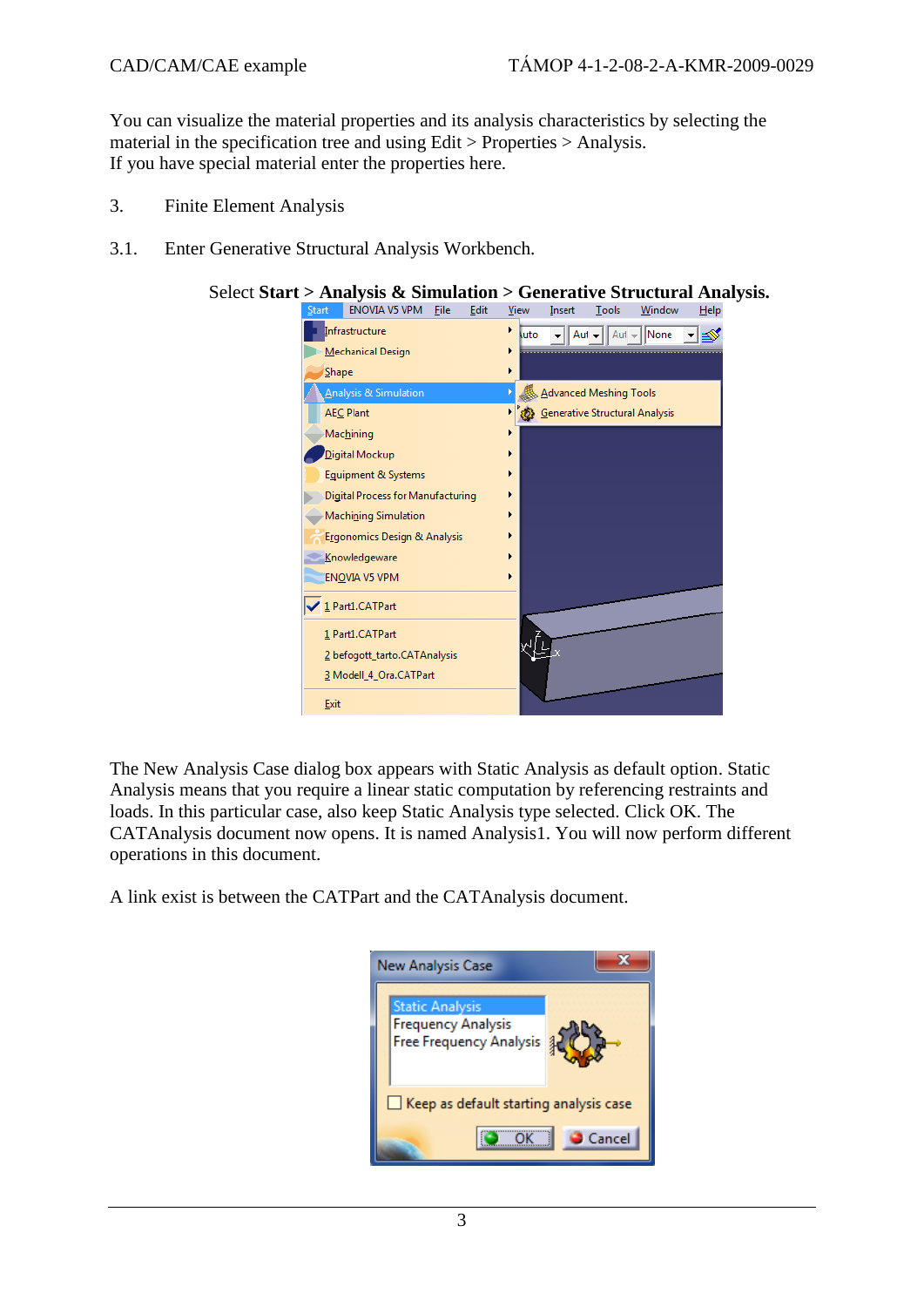#### 3.2. Restraint

Click **Clamp** in the Restraints toolbar.

Clamps are restraints applied to surface or curve geometries, for which all points are to be blocked in the subsequent analysis. The Clamp dialog box appears. Select the face at the end of body.



#### 3.3. Loads

Click Distributed Force  $\mathcal{R}$  in the Loads toolbar. The Distributed Force dialog box appears. Select the supports on which you want to apply a distributed force. Select the face at the end of body opposite clamp side. Enter the -1000 N value in the Z field of Force Vector section.

| Lo × | ×<br>▬<br><b>Distributed Force</b> |  |
|------|------------------------------------|--|
|      | Name Distributed Force.1           |  |
|      | ₩<br>Supports 1 Face               |  |
|      | Axis System                        |  |
|      | Type Global                        |  |
|      | $\Box$ Display locally             |  |
|      |                                    |  |
|      | <b>Force Vector</b>                |  |
|      | Norm 1000N                         |  |
|      | $x\sqrt{ON}$                       |  |
|      | $Y$ ON                             |  |
| ш    | $Z$ -1000N                         |  |
|      | Handler No selection               |  |
|      |                                    |  |
|      | Cancel<br>OK                       |  |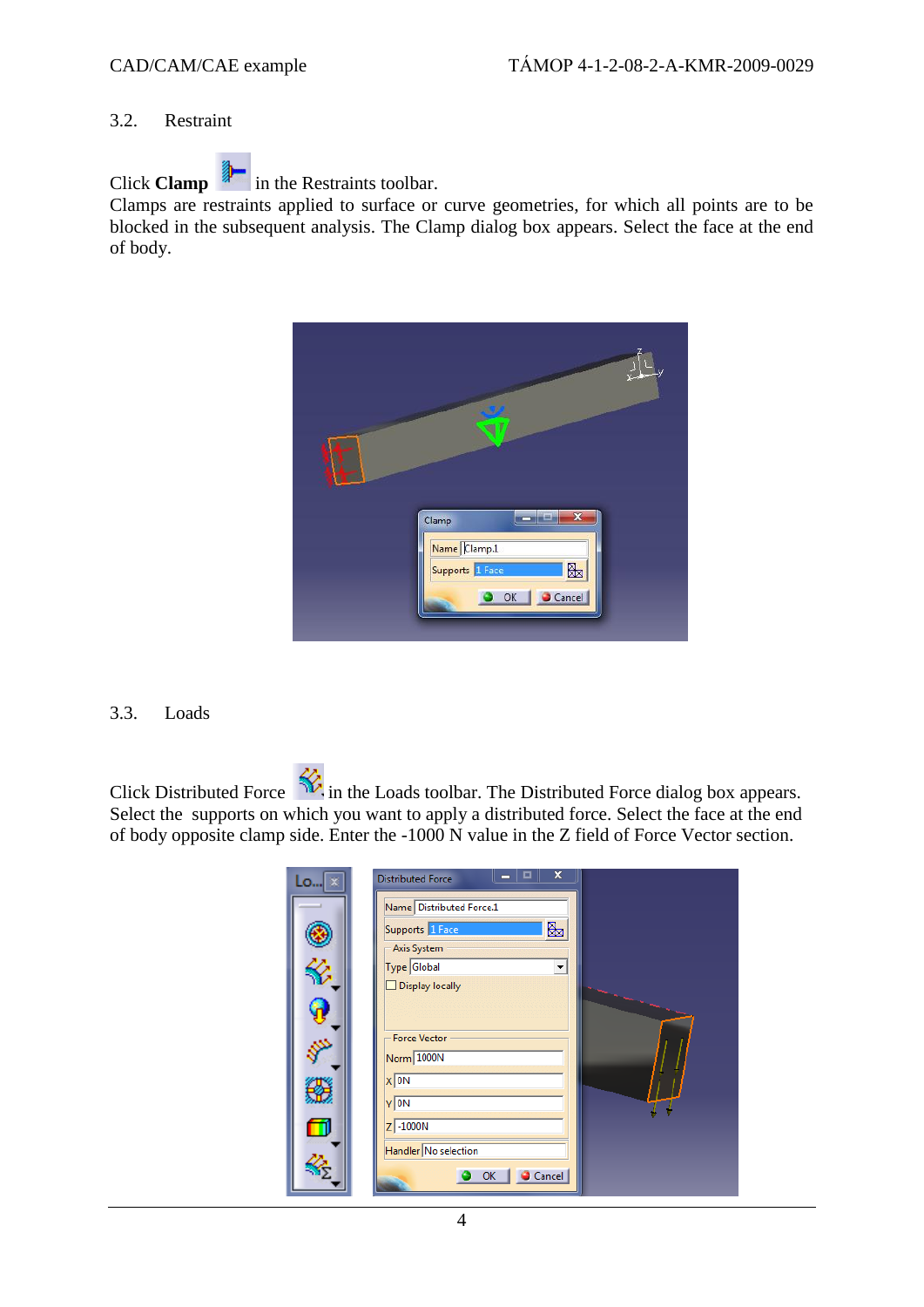#### 3.4. Modify of the Mesh size

Select the mesh part in the specification tree which you want to modify. Click twice on the "OCTREE Tetrahedron Mesh.1 : Part1" in the specification tree on the right side of screen. The OCTREE Tetrahedron Mesh dialog box appears.

| <b>Analysis Manager</b><br><b>C-Bo</b> Links Manager.1             | $\mathbf x$<br><b>OCTREE Tetrahedron Mesh</b>                |
|--------------------------------------------------------------------|--------------------------------------------------------------|
| Finite Element Model.1                                             | Quality<br>Others<br>Global Local                            |
| <b>Elsi Nodes and Elements</b>                                     | 噕<br>5 <sub>mm</sub><br>Size:                                |
| OCTREE Tetrahedron Mesh.1: Part1<br><b>Comp<sub>ress</sub>tive</b> | $\equiv$<br>1 <sub>mm</sub><br>Absolute sag:                 |
| OCTREE Tetrahedron Mesh.1 : Part1                                  | 0.2 <br>Proportional sag:                                    |
| Static Case                                                        | <b>Element type</b>                                          |
| $-3$ Restraints.1                                                  | $\bullet$ Linear $\bigtriangleup$ Parabolic $\bigtriangleup$ |
| $ \frac{1}{2}$ Toads.1.                                            |                                                              |
| Static Case Solution.1<br>w<br><b>d</b> Sensors.1                  | Cancel<br>ок                                                 |

Change global parameters in the Global tab. Enter 5mm in the Size field. Enter 1mm in the Absolute sage field. Click OK in the OCTREE Tetrahedron Mesh dialog box.



#### 3.5. Calculation

Click **Compute** icon. Computing a mesh will enable the analysis of any object of Restraints, Loads and Masses type, without requiring the computation of a solution. The Compute dialog box appears. Select **All** from the list then click OK. Both the Computation Status dialog box and the Computing... progress bar appear. The progress bar provides a series of status messages (Meshing, Factorization, Solution) that inform you of the degree of advancement of the computation process.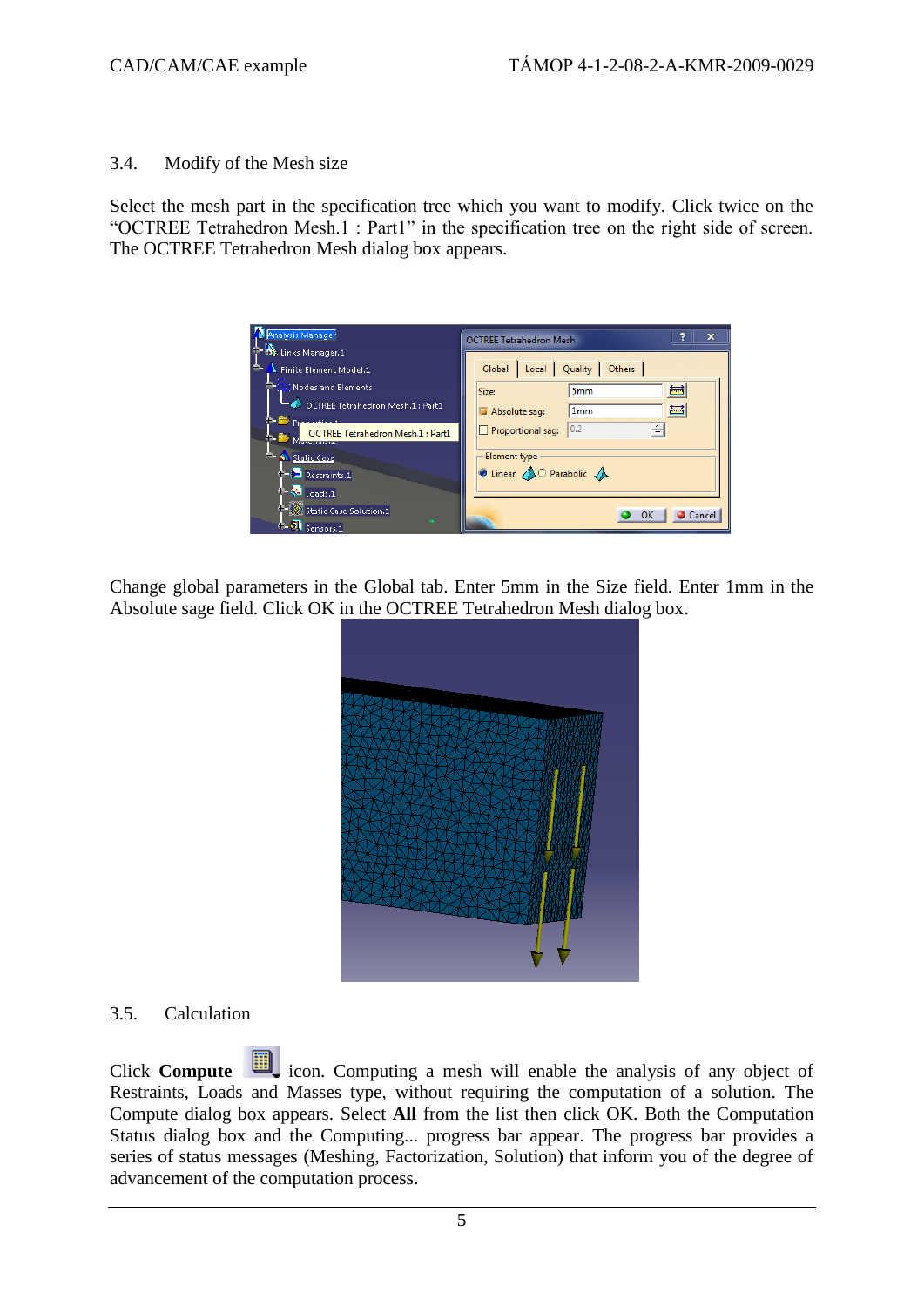#### 3.6 Results Visualization

Click **Deformation**  $\frac{d\mathbf{x}}{dt}$  in the **Image toolbar**. The image is also visualized.



Click **Von Mises Stress** in the Image toolbar. The Von Mises stress image is displayed, and a Von Mises Stress (nodal value).1 image appears in the specification tree under the active static case solution. The Von Mises stress distribution on the part is visualized in Isovalue mode, along with a colour palette. You can visualize the Von Mises stress image in different ways by modifying the custom view modes. To do this, select View > Render Style > Customize View. When the mouse cursor is passing over finite elements of the mesh, the values of the Von Mises stress are visualized at each of their nodes.



Click Displacement in the Image toolbar. The translational displacement vector distribution on the part is visualized in arrow symbol mode, along with a colour palette.